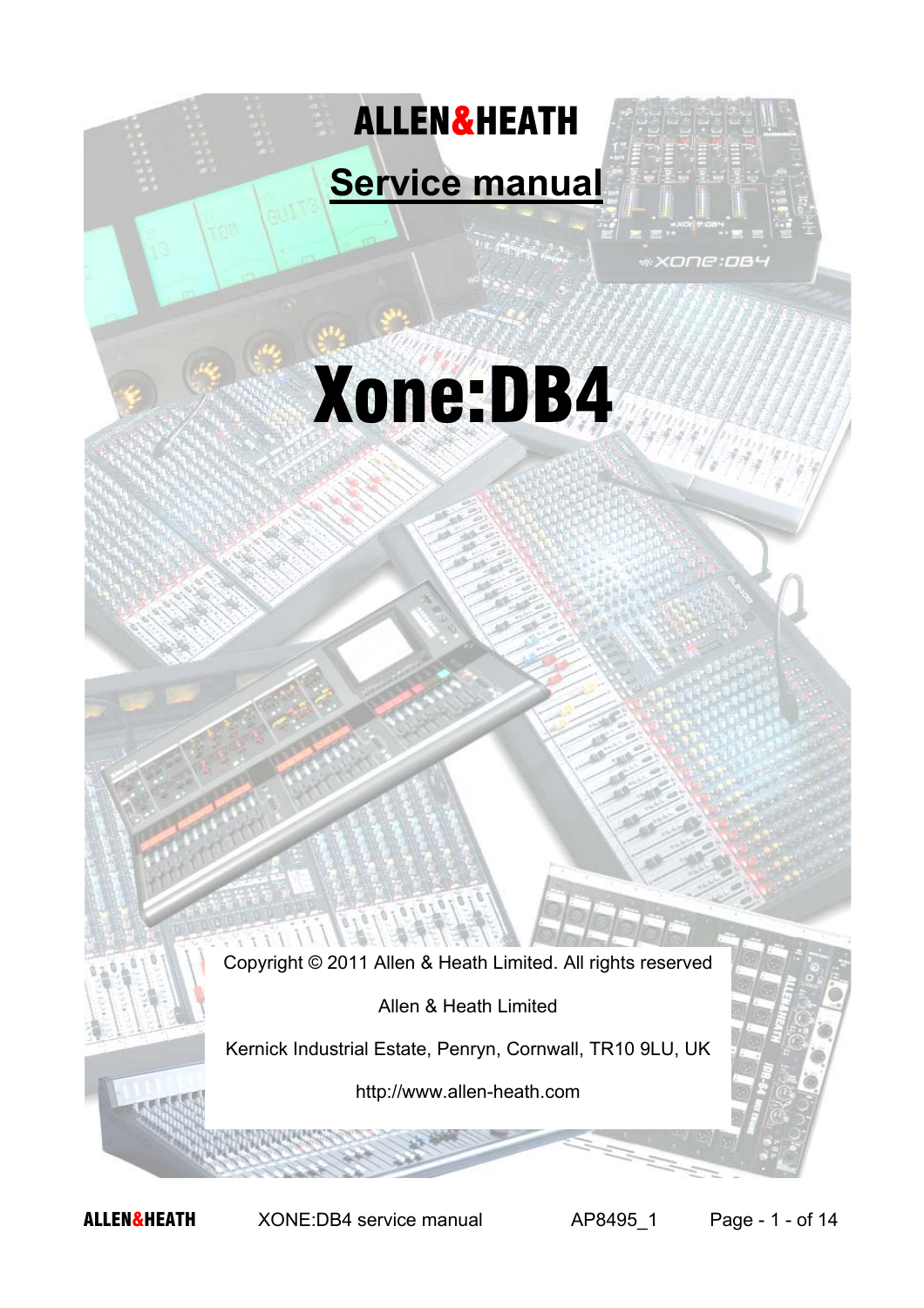# **Limited One Year Warranty**

This product is warranted to be free from defects in materials or workmanship for period of one year from the date of purchase by the original owner. To ensure a high level of performance and reliability for which this equipment has been designed and manufactured, read this User Guide before operating. In the event of a failure, notify and return the defective unit to ALLEN & HEATH Limited or its authorised agent as soon as possible for repair under warranty subject to the following conditions

### **Conditions of Warranty**

The equipment has been installed and operated in accordance with the instructions in this User Guide. The equipment has not been subject to misuse either intended or accidental, neglect, or alteration other than as described in the User Guide or Service Manual, or approved by ALLEN & HEATH. Any necessary adjustment, alteration or repair has been carried out by ALLEN & HEATH or its authorised agent. This warranty does not cover fader wear and tear. The defective unit is to be returned carriage prepaid to ALLEN & HEATH or its authorised agent with proof of purchase. Units returned should be packed to avoid transit damage. In certain territories the terms may vary. Check with your ALLEN & HEATH agent for any additional warranty which may apply.

For further assistance please contact our distributor or your territory.

http://www.allen-heath.com/UK/distributors.asp

### **Release notes for this issue**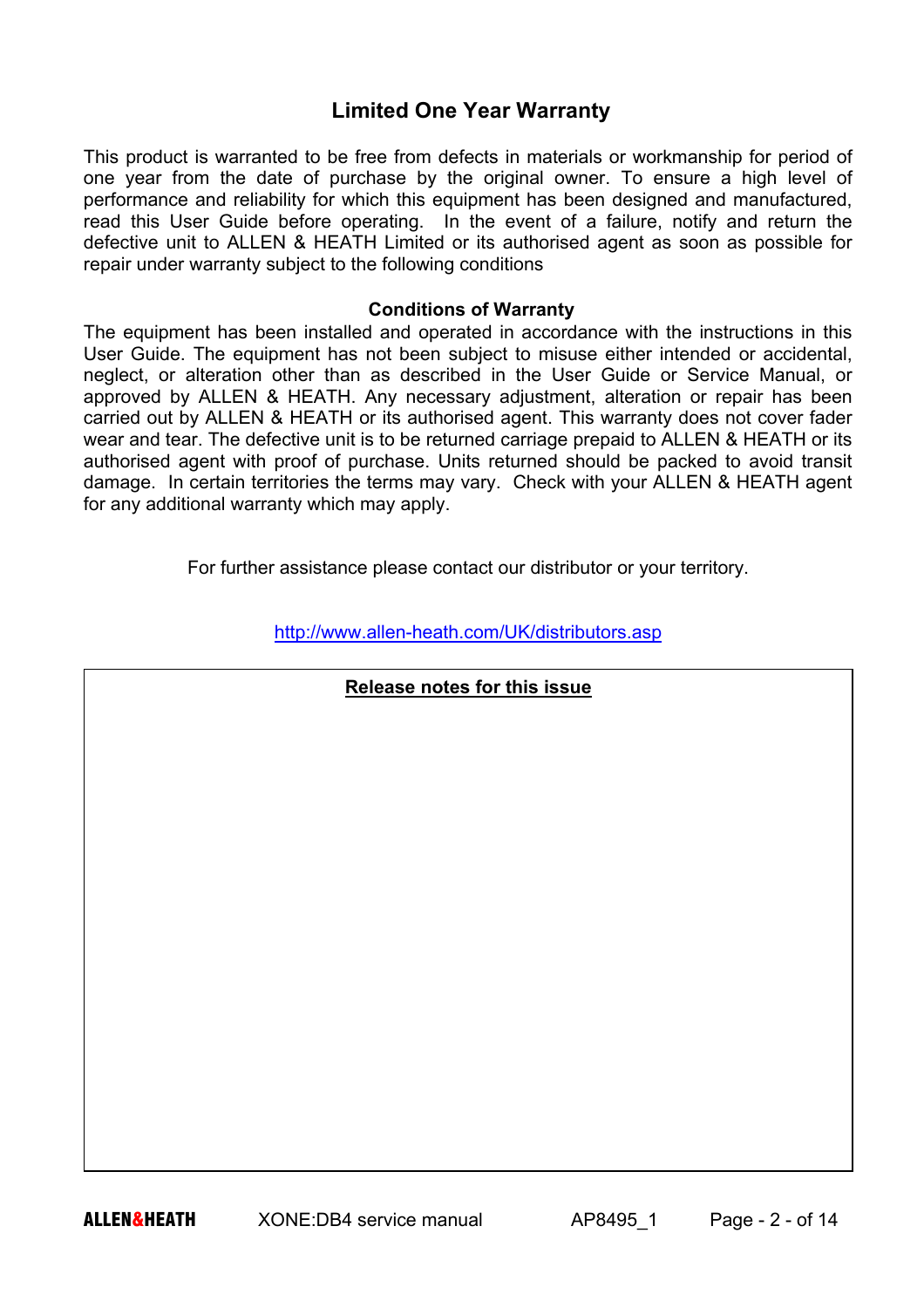### **CONTENTS**

### **DEVELOPMENT CHANGES**

## **SERVICING PRECAUTIONS AND GENERAL NOTES**

#### **PARTS IDENTIFICATION**

- **How to order parts**
- **Exterior parts**
- **Interior parts**

### **SOFTWARE & FIRMWARE**

## **SPECIFICATION**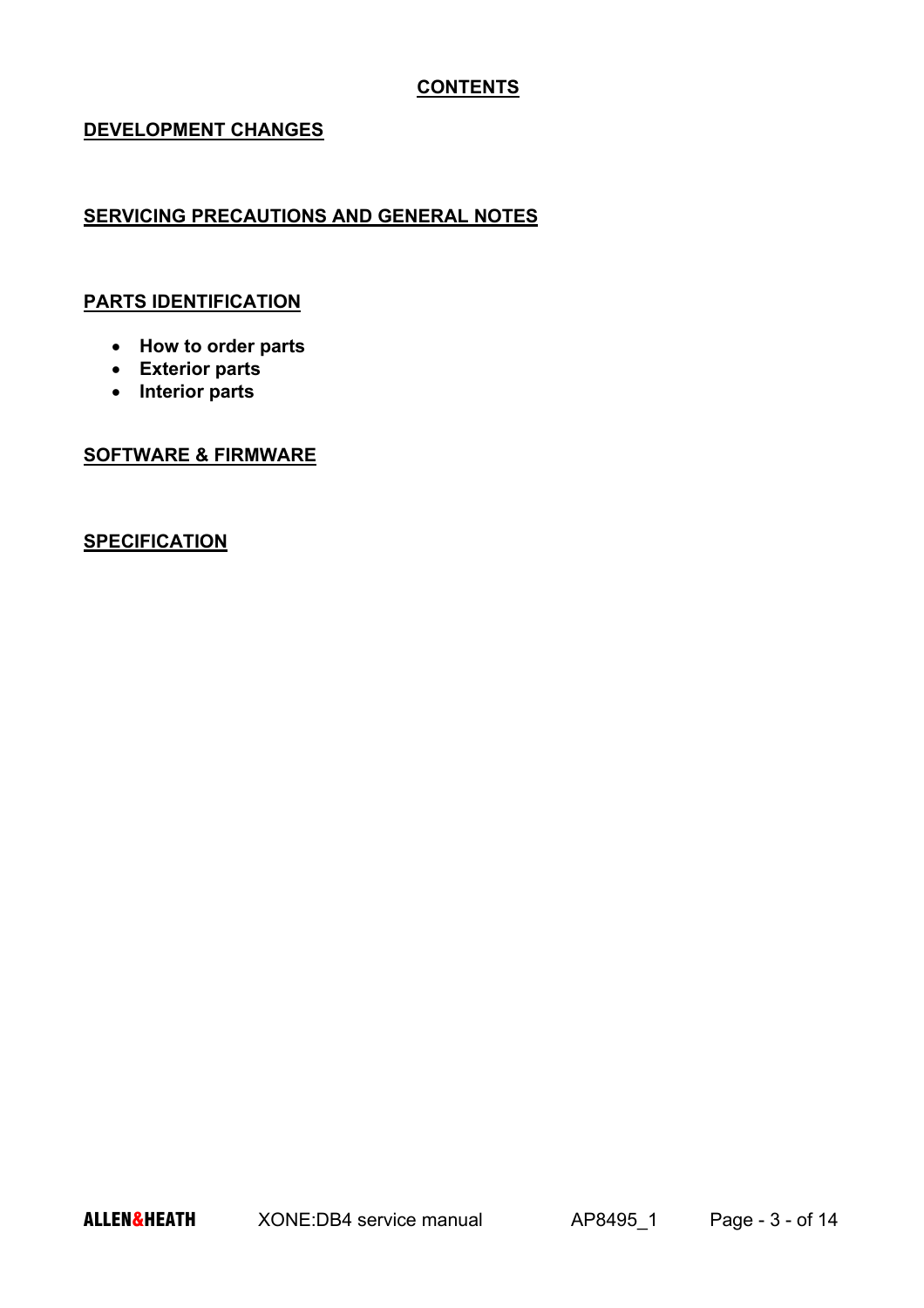### **DEVELOPMENT CHANGES**

**NOTE:** These changes have been implemented at the factory as part of our ongoing development policy.

They are not critical to the basic function of the unit.

It is for the owner / service engineer to decide to update a unit with development changes.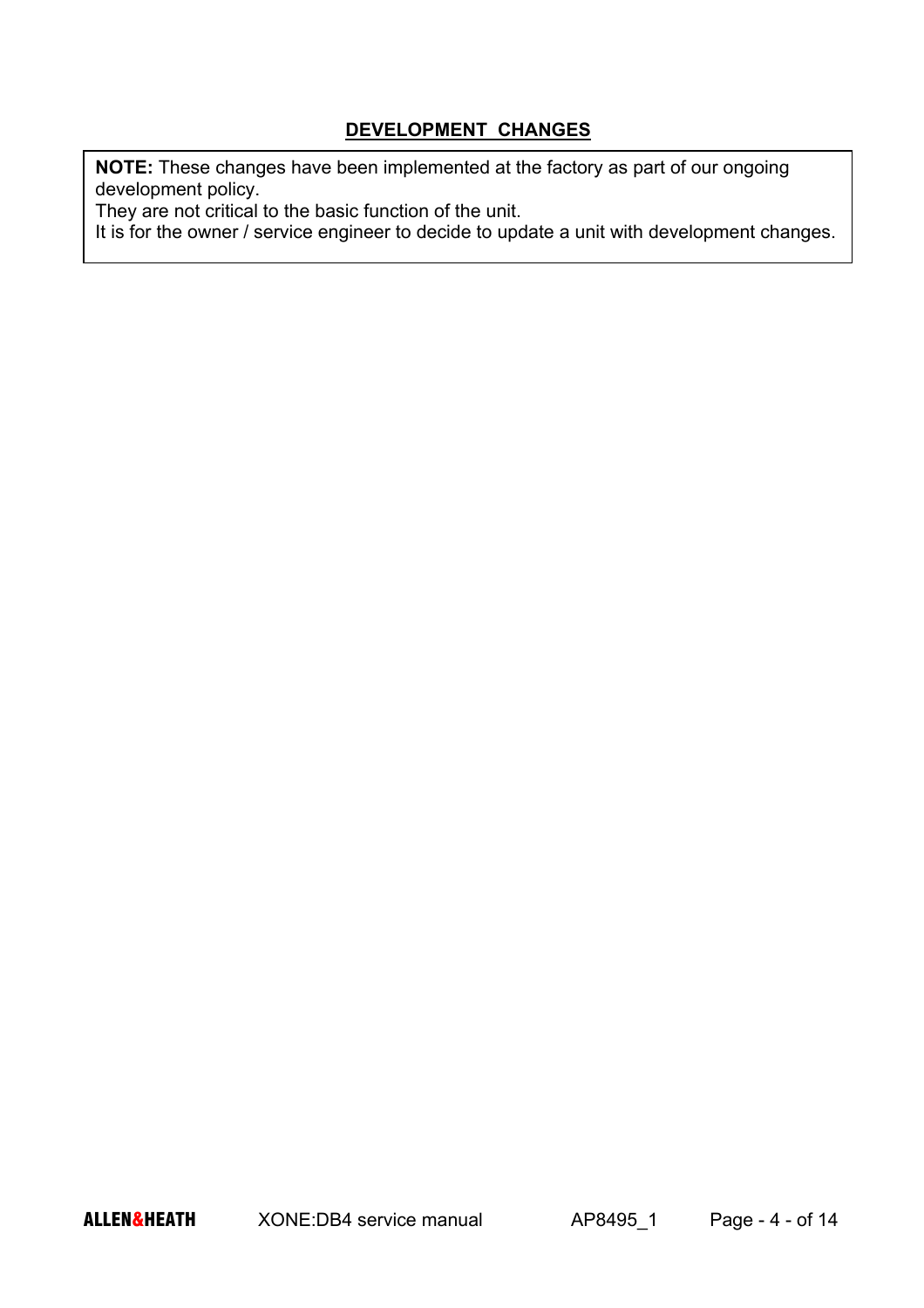

#### **Service personnel:**

Service work should be carried out by technically qualified service personnel only. Mains power is dangerous and can kill. Do not attempt to work on a linear or switched mode power supply if you are not suitably qualified to do so. Do not attempt to repair surface mount circuit assemblies unless you are suitably qualified and have the necessary facilities to do so. Replacement circuit assemblies can be ordered.

#### **Service facilities:**

Ensure a suitably sized work surface is available. Ensure this is clear of dirt, debris and obstructions which may damage the equipment surfaces. Ensure adequate lighting. Use the correct tools for the job and ensure they are in good working order. Ensure all workshop safety requirements are adhered to.

#### **Service information:**

Check that you have all the information you need before starting the service job. Refer to the Allen & Heath web site or contact Allen & Heath technical support for details on the latest information. Full technical information can be downloaded from the web site Distributor Zone (password required).

#### **Mains power:**

Connect the equipment to mains power only of the type described in the user guide and marked on the rear panel. The power source must provide a good ground connection. Ensure you always use an isolation transformer when working on any mains power supply unit.

#### **Mains cord and fuse:**

Use the correct power cord as supplied with the equipment. Do not remove or tamper with the ground connection in the power cord. Heed the Important Mains Plug Wiring Instructions printed in the user guide if it is necessary to rewire the mains cord. Always replace the equipment mains fuse with the correct type and rating as described in the user guide and marked on the equipment panel.

#### **Opening the unit:**

Switch off and remove the mains power cord before opening the equipment. Ensure all power supply covers and safety shields are in place before applying power with the unit open for diagnostic fault finding.

#### **Closing the unit:**

Before finishing, check the quality and accuracy of the service work carried out. Remove any dirt or debris as this may cause equipment failure in the future. Ensure all assemblies, harnesses and connectors are correctly aligned and plugged in. Ensure that jumper settings and control configurations are correctly set according to the requirements of the customer.

*Continued -*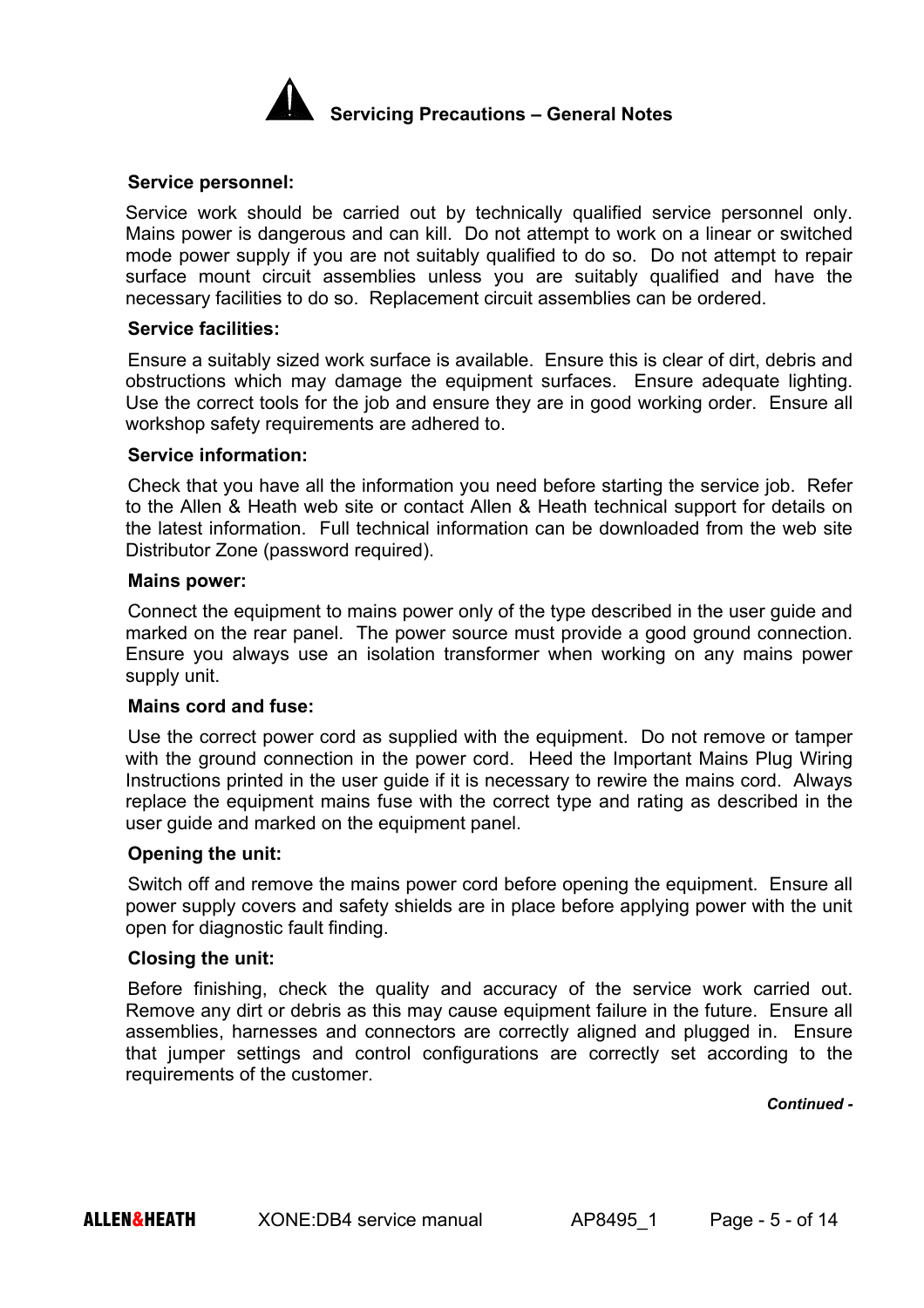### **Testing the unit:**

Before operating the equipment, read and adhere to the Important Safety Instructions printed in the user guide. Test that the service work has been successfully carried out.

### **Shipping the unit:**

Use adequate packing such as the original packaging or purpose designed flight case if you need to ship the unit. To avoid injury to yourself or damage to the equipment take care when lifting, moving or carrying the equipment.

### **Operation:**

To test the console make sure it is connected as described in the user guide. Check that the voltage setting marked on the rear panel is correct for the local mains supply.

#### **Fault finding:**

For effective fault diagnosis trace the signal flow through the circuit path. Refer to the system block diagram. Replacement circuit assemblies are available from Allen & Heath.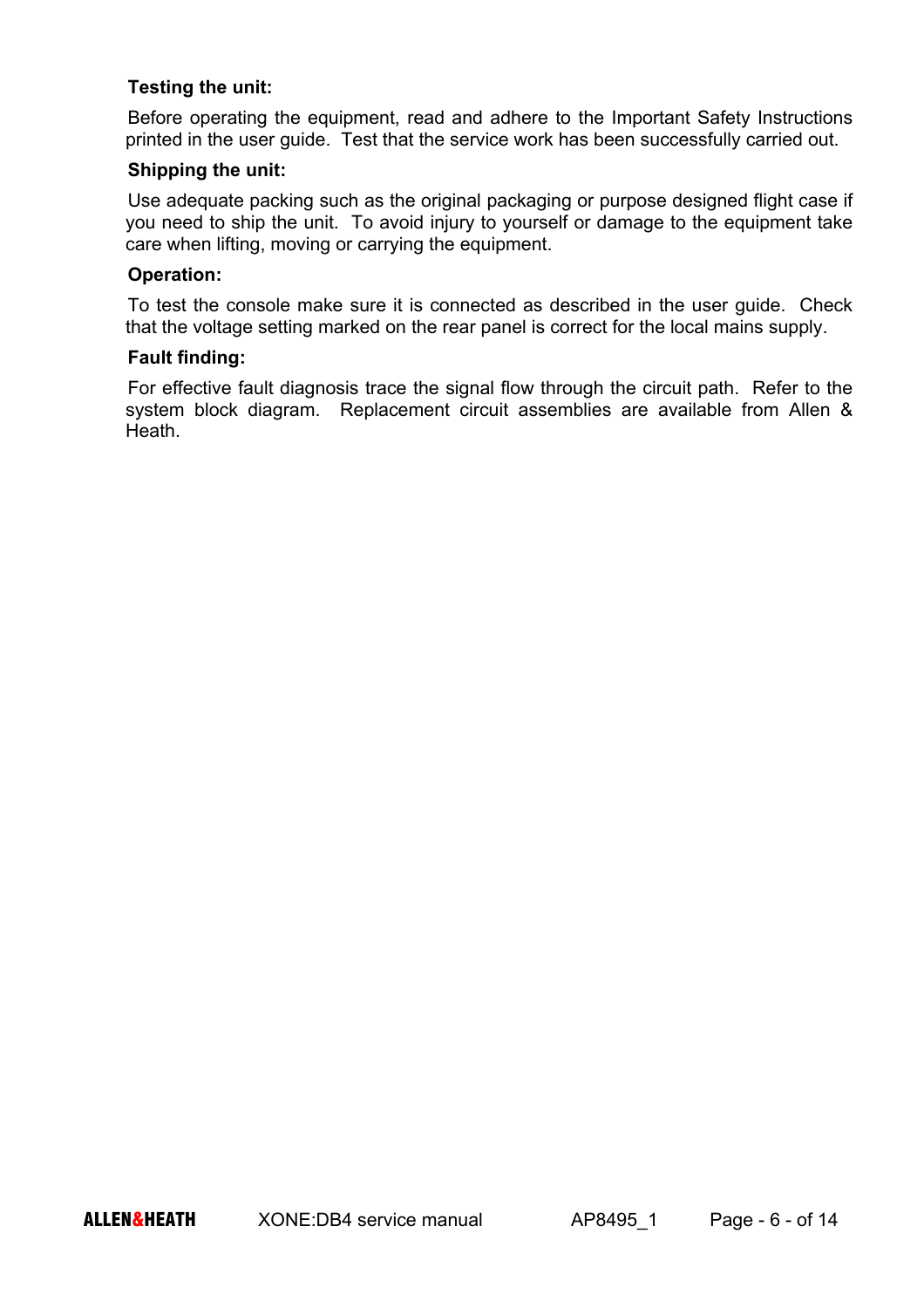## **PARTS IDENTIFICATION**

### **How to order parts**

Parts must be ordered from our distributor in your territory. A list of international distributors can be viewed at http://www.allen-heath.com/UK/distributors.asp

UK parts must be ordered through an appointed A&H dealer or service centre. A list of UK service centres can be viewed at http://www.allen-heath.com/UK/service\_centres.asp

## **EXTERIOR PARTS**

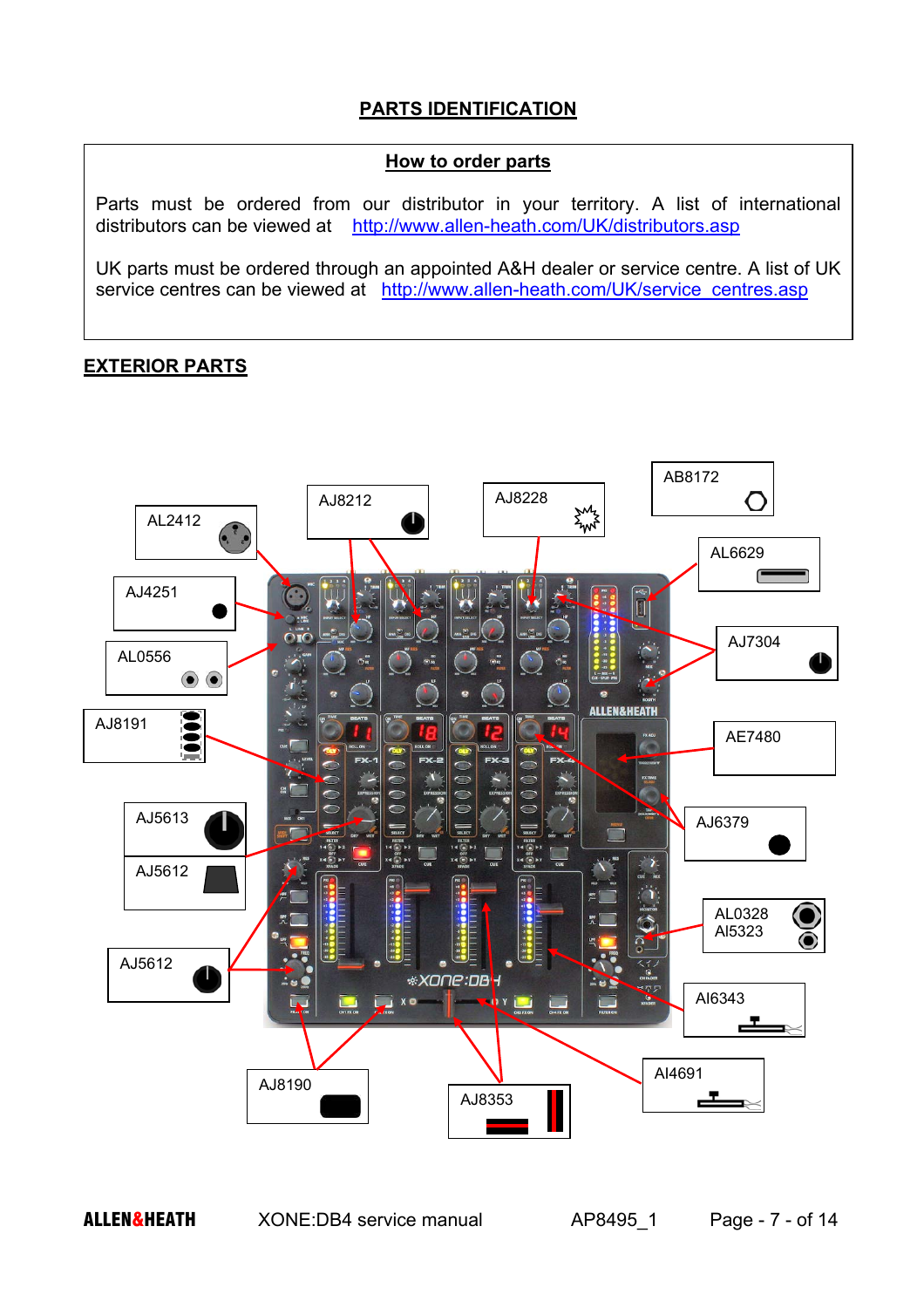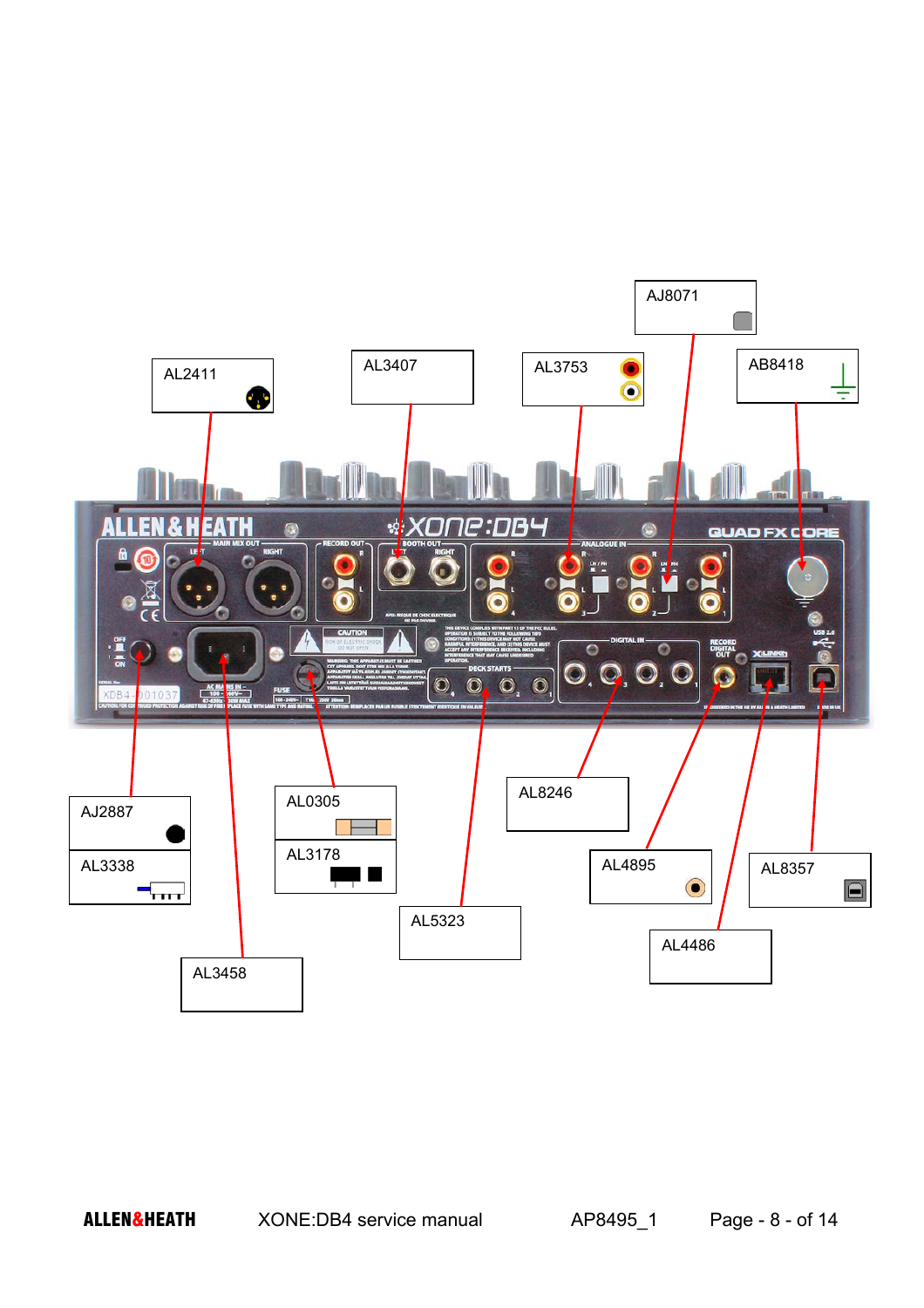**INTERIOR PARTS** *For identification only. Due to the complexity of these PCBs and the need to protect our digital audio circuitry, we do not publish all schematics for this product. Schematics for mic in, connector and PSU are published on distributor/service access pages on our website.*



Audio IO 004-068



Master 004-070

ALLEN&HEATH XONE:DB4 service manual AP8495 1 Page - 9 - of 14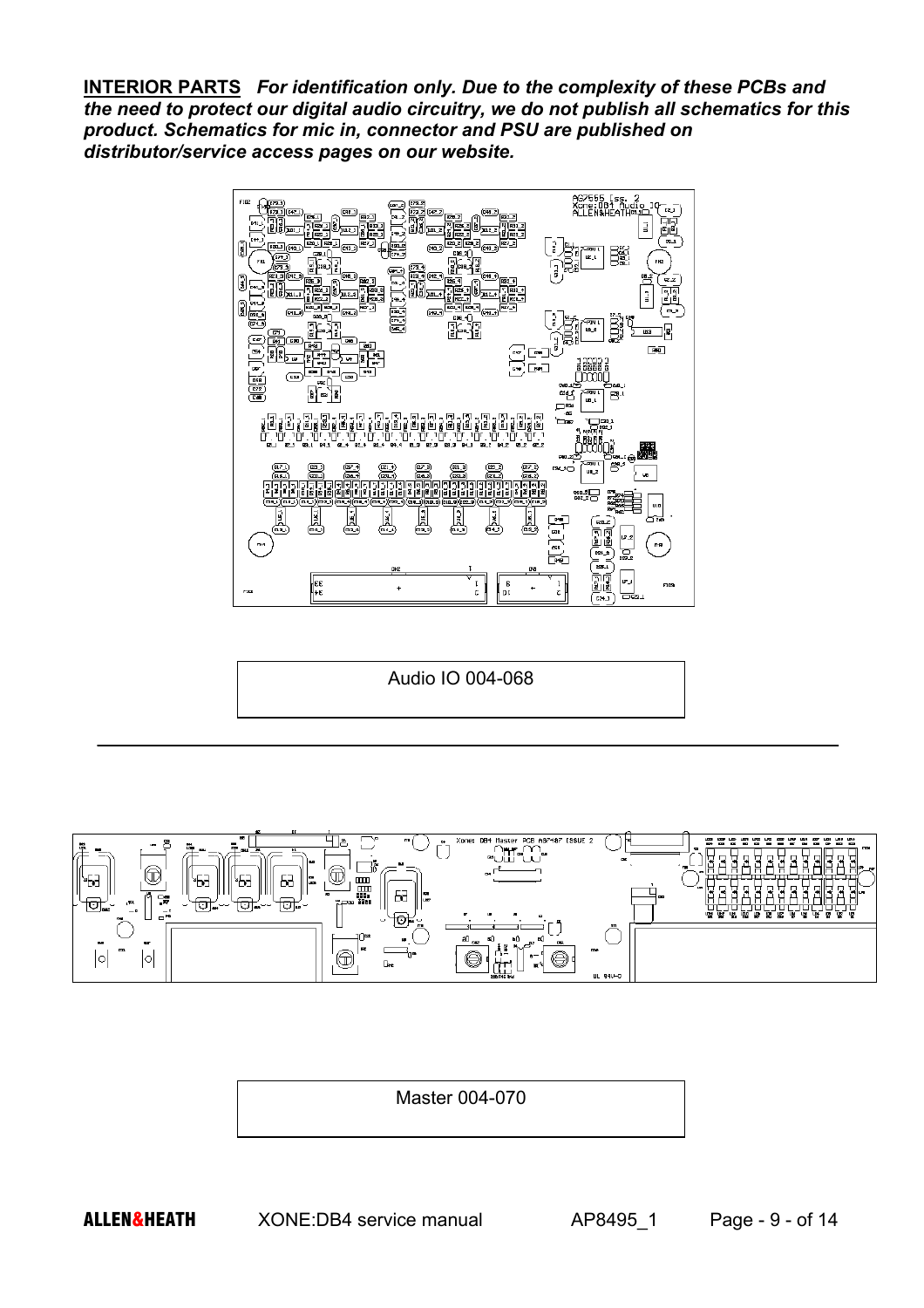

Mic IP 004-073



Motherboard 004-067

ALLEN&HEATH XONE:DB4 service manual AP8495\_1 Page - 10 - of 14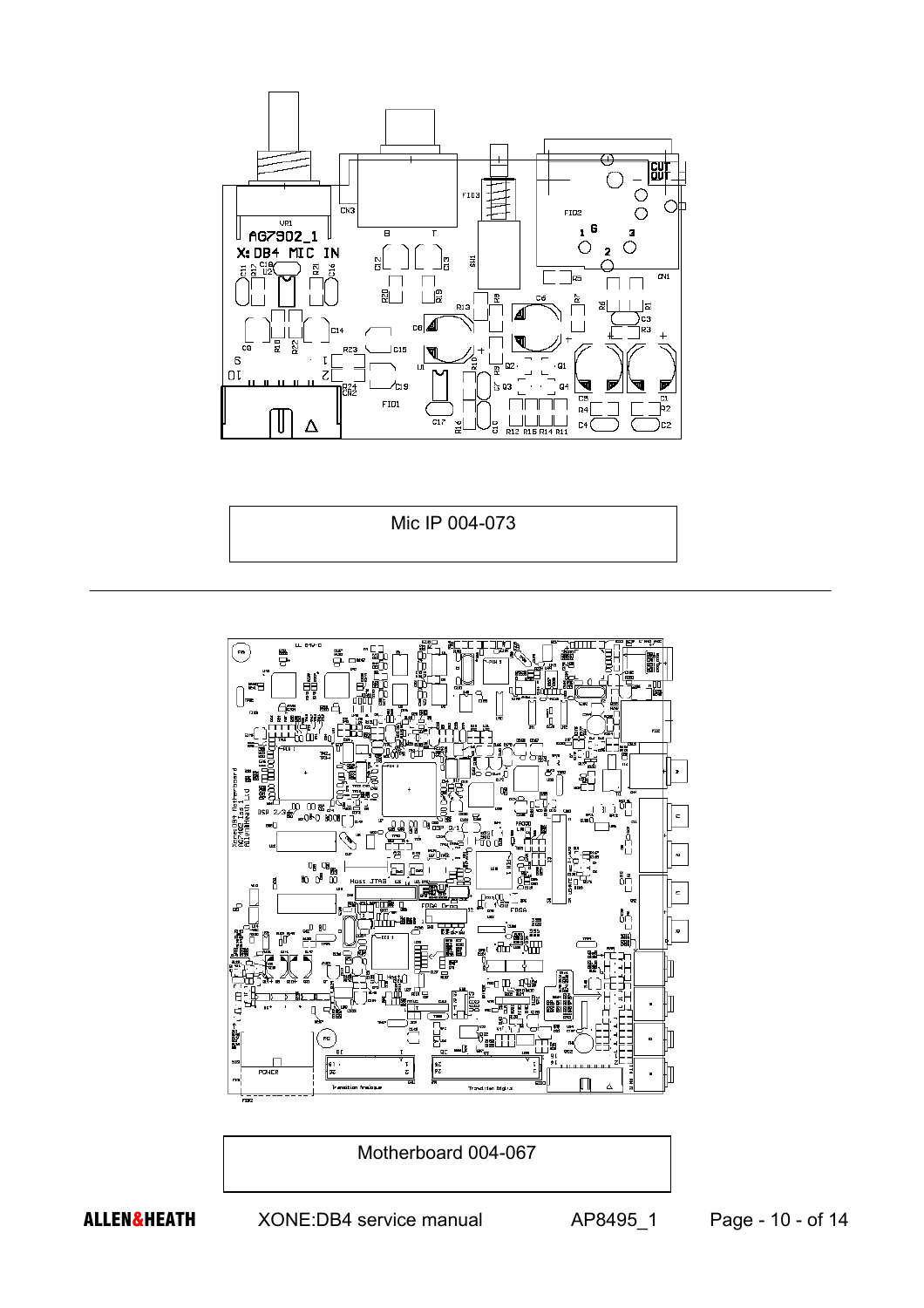



Channel IP 004-072



Monitor 004-071

ALLEN&HEATH XONE:DB4 service manual AP8495\_1 Page - 11 - of 14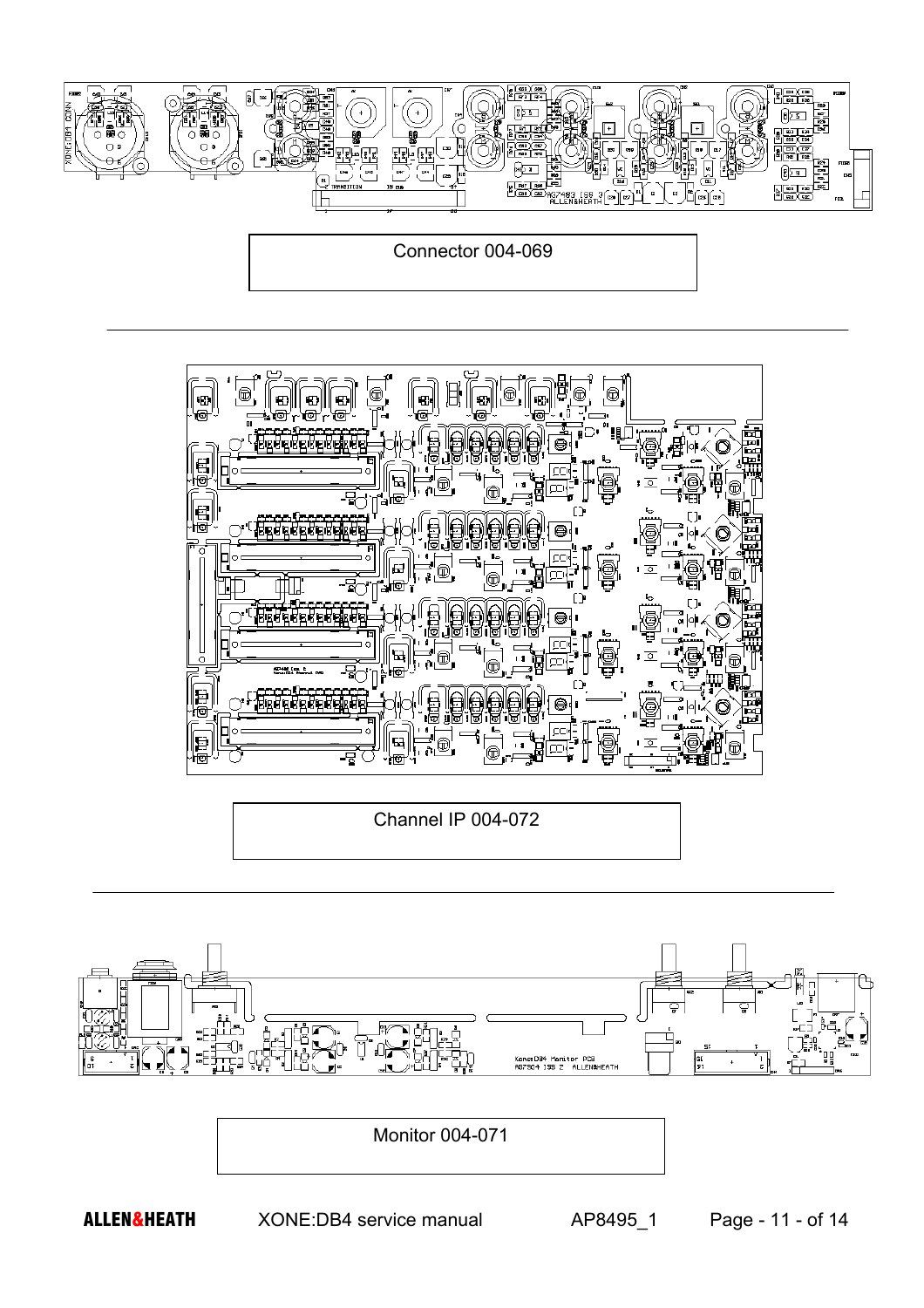

PSU 004-066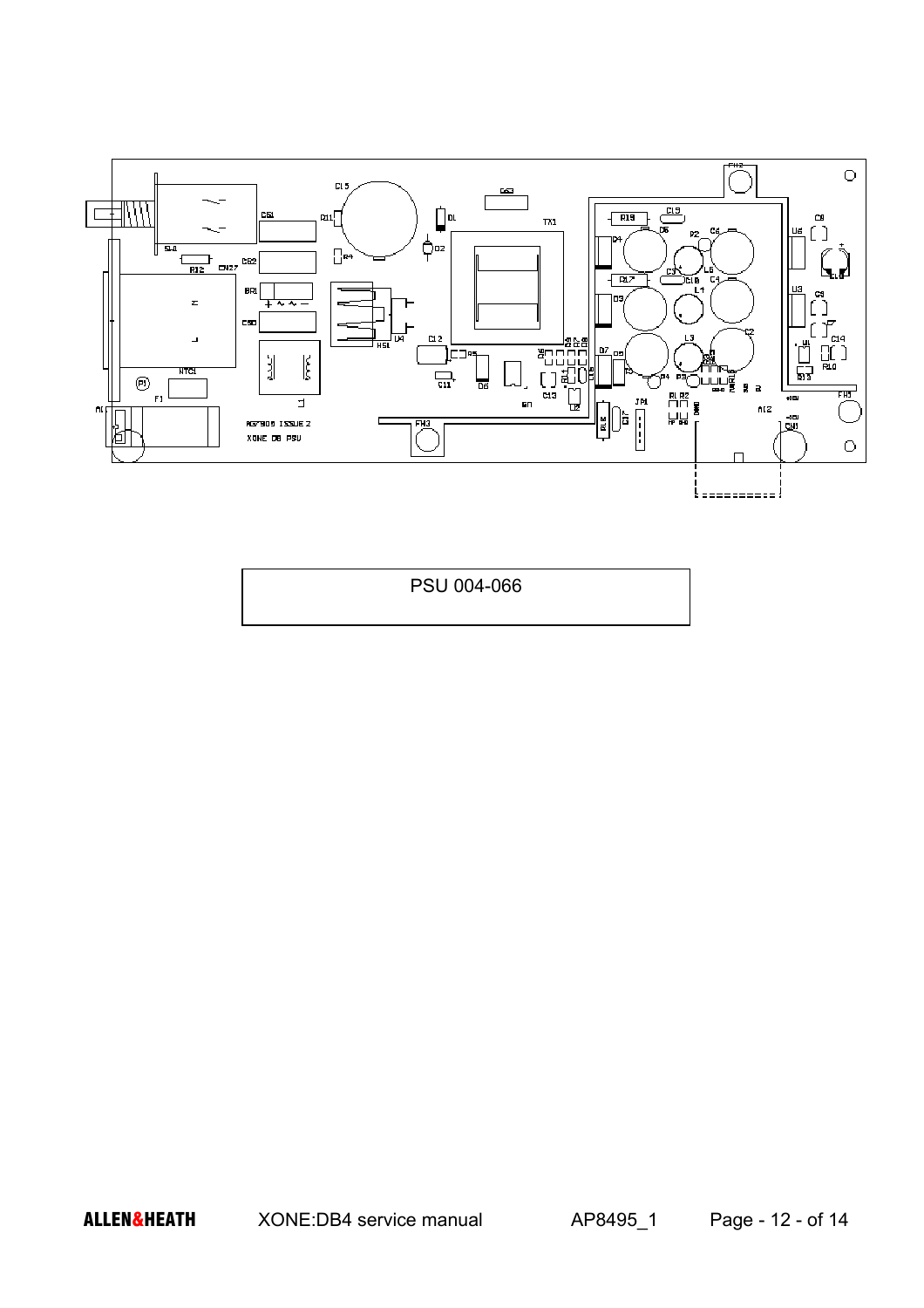### **SPECIFICATION**

#### DIGITAL ARCHITECTURE SPECIFICATION

| Analogue/Digital conversion            | 24 bit                 |
|----------------------------------------|------------------------|
| Analogue/Digital Line-up               | $+12$ dBu = 0dBFS      |
| DSP processing                         | 24 bit I/O + 48 bit EO |
| DSP Mix Bus                            | 56 bit Fixed Point     |
| DSP core sampling frequency            | 48kHz                  |
| USB soundcard sampling frequency range | 44. IkHz to 96kHz      |
| SPDIF input sampling frequency range   | 32kHz to 192kHz        |
| SPDIF Output sampling frequency        | 48kHz                  |

QUAD FX Core DSP engine: 4 simultaneous FX engines with independent BPM calculation. 4 stereo Loopers with BPM conscious looping, 4 bars at 60BPM maximum sample time.

| $0VU = +4dBu$                         |
|---------------------------------------|
| $0VU = +4dBu$                         |
| $0VU = +4dBu$                         |
| +16dBu balanced                       |
| -20dB - -50dB                         |
| 70mV = 0VU (200mV max)                |
| 10Hz - 20kHz +0/-0.5dB                |
| 0.003% (-90dB) un-weighted            |
| -88dBu (104dB dynamic range)          |
| -94dBu                                |
| +6dB boost/-26dB or Total Kill 3 Band |
| -110dBr                               |
|                                       |

See Page 40 for Digital Architecture Specification

#### **Dimensions and Weights**

The console is fitted with rubber feet for desktop operation. A screw on rack ear kit is available for 19" rack or plinth mounting.

|                  | Width          | Height         | Depth          | Weight          |
|------------------|----------------|----------------|----------------|-----------------|
| Desktop          | 320 mm (12.6") | 88 mm (3.5")   | 358 mm (14")   | 5.1 kg (11 lbs) |
| Rack ears fitted | 483 mm (19")   | 88 mm (3.5")   | 358 mm (14")   |                 |
| Packed           | 530 mm (20.9") | 470 mm (18.5") | 260 mm (10.2") | 8.6 kg (19 lbs) |

To order a rack ear kit for the XONE:DB4, please quote the part number X:DB4-RK19.

ALLEN&HEATH XONE:DB4 service manual AP8495\_1 Page - 13 - of 14